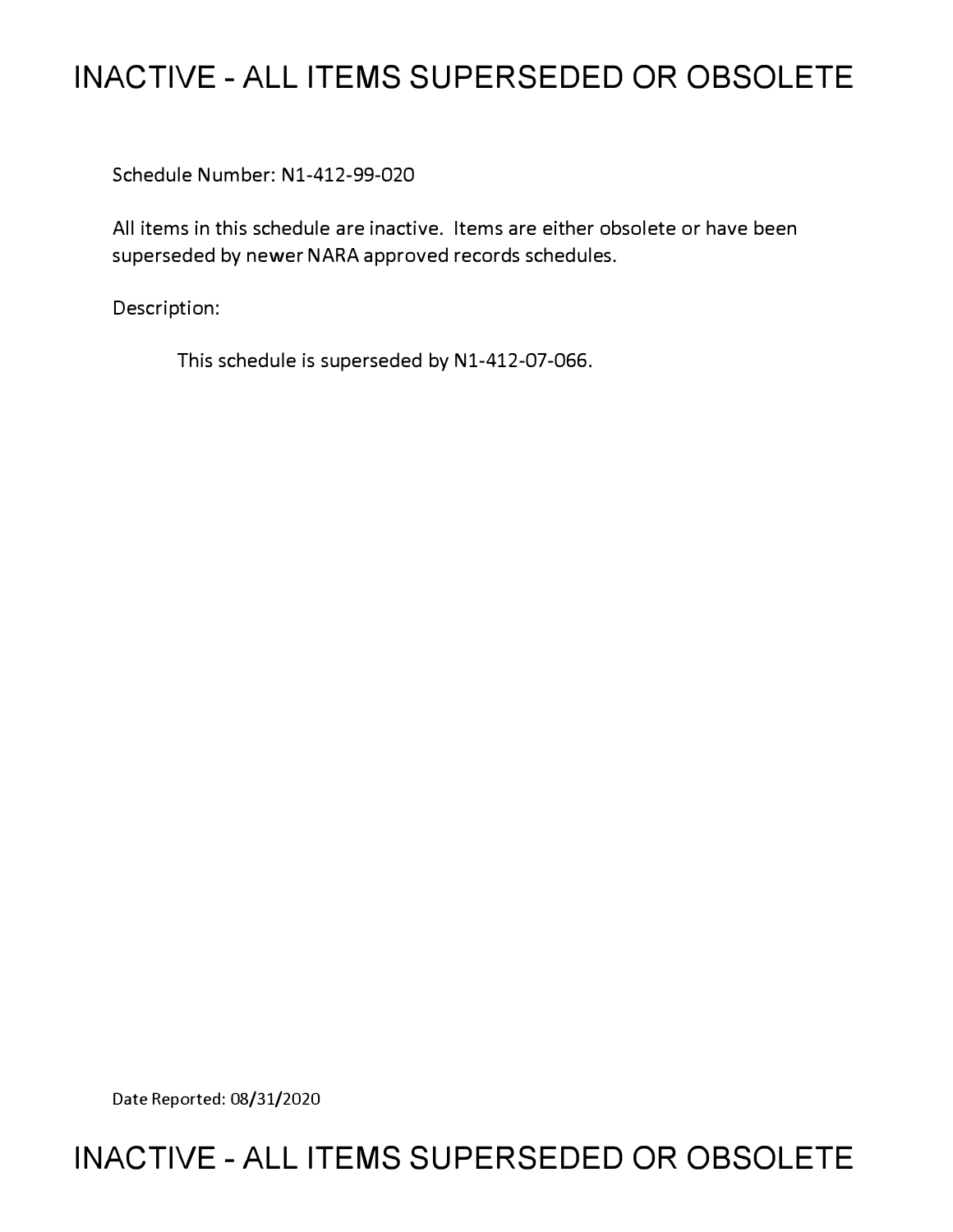|                                                                                                                            | <b>REQUEST FOR RECORDS DISPOSITION AUTHORITY</b> | ገ Œ MUI      |                                                                                                                                                     | N1-412-99-20                   |                                     |
|----------------------------------------------------------------------------------------------------------------------------|--------------------------------------------------|--------------|-----------------------------------------------------------------------------------------------------------------------------------------------------|--------------------------------|-------------------------------------|
| To: NATIONAL ARCHIVES and RECORDS ADMINISTRATION (NIR)<br>WASHINGTON, DC 20408<br>1. FROM (Agency or establishment)        |                                                  |              | <b>DATE RECEIVED</b><br>9/27/99                                                                                                                     |                                |                                     |
|                                                                                                                            |                                                  |              | <b>NOTIFICATION TO AGENCY</b>                                                                                                                       |                                |                                     |
| <b>Environmental Protection Agency</b>                                                                                     |                                                  |              |                                                                                                                                                     |                                |                                     |
| 2. MAJOR SUBDIVISION                                                                                                       |                                                  |              | In accordance with the provisions of 44 U.S.C.<br>3303a, the<br>disposition request, including<br>amendments, is approved except for items that may |                                |                                     |
| 3. MINOR SUBDIVISION                                                                                                       |                                                  |              | marked "disposition not approved" or<br>be<br>"withdrawn" in column 10.                                                                             |                                |                                     |
| 4. NAME OF PERSON WITH WHOM TO CONFER                                                                                      | 5. TELEPHONE                                     | <b>DATE</b>  |                                                                                                                                                     | ARCHIVIST OF THE UNITED STATES |                                     |
| Rachel Van Wingen                                                                                                          | 202/260-9709                                     |              | $11 - 15 - 01$                                                                                                                                      |                                |                                     |
| is attached; or<br>has been requested.<br>SIGNATURE OF AGENCY REPRESENTATIVE<br>DATE<br>uchel<br>Un n<br>Rachdl Van Wingen |                                                  |              |                                                                                                                                                     |                                |                                     |
| $X$ is not required;                                                                                                       |                                                  |              |                                                                                                                                                     |                                |                                     |
|                                                                                                                            |                                                  | <b>TITLE</b> | Agency Records Officer                                                                                                                              |                                |                                     |
|                                                                                                                            |                                                  |              | 9. GRS OR SUPERSEDED<br><b>JOB CITATION</b>                                                                                                         |                                | 10. ACTION TAKEN<br>(NARA USE ONLY) |
| See attached U.S. EPA Records Control<br>Schedule for:<br>385                                                              |                                                  |              |                                                                                                                                                     |                                |                                     |
|                                                                                                                            |                                                  |              |                                                                                                                                                     |                                |                                     |
|                                                                                                                            |                                                  |              |                                                                                                                                                     |                                |                                     |
|                                                                                                                            |                                                  |              |                                                                                                                                                     |                                |                                     |
| Jeevey, MR, normo numu                                                                                                     |                                                  |              |                                                                                                                                                     |                                |                                     |

 $\sigma_{\rm f}$ 

 $\ddot{\bullet}$ 

Ď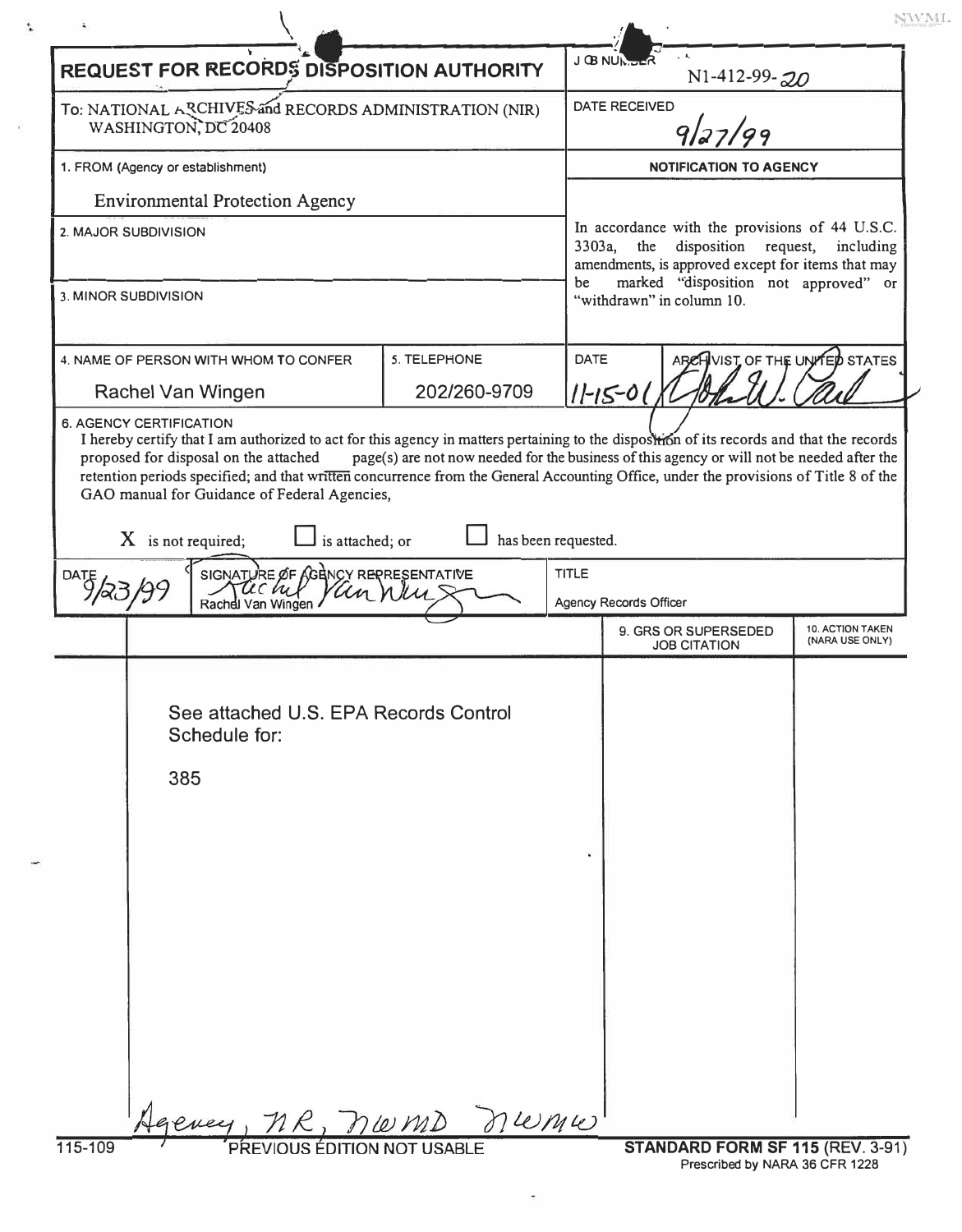# **DRAFT OF 10/05/01**

# **U.S. EPA RECORDS SCHEDULE**

 $*$ <sub>1.</sub> **SERIES TITLE:** Records relating to the NATO Committee on the Challenges of Modern Society (CCMS)

**PROGRAM:** International Activities and Program Office(s) of NATO Committee Chair or Co-Chair

**EPA SERIES NO:** 385

AGENCY FILE CODE: INTE 385 **DRAFT** 

**NARA DISPOSAL AUTHORITY:** Nl-412-99-20 (Use this number to retire records to the FRC)

•

**APPLICABILITY:** Headquarters

## *IDENTIFYING INFORMATION:*

**DESCRIPTION:** Includes records containing the history of the Committee since its inception in 1969. This international committee is composed of members of the North Atlantic Treaty Organization (NATO), and includes a silent consent procedure for participation by other than NATO members. There are four types of records:

a. NATO/CCMS documentation - Formal issued documents, summary reports, and decision sheets (AC/274 numbered documents).

b. Coordinators files - Correspondence, CCMS General, Plenary, Round Table Topics, and Ad Hoc Topics files, including records documenting the development of policies and programs or significantly documenting CCMS program activities, and not duplicated elsewhere among CCMS records.

c. CCMS pilot studies files - Records related to pilot study projects conducted under the auspices of the CCMS. Pilot studies concern matters of international environmental significance such as energy conservation, air pollution, transportation, health, hazardous waste disposal, and contaminated land. Includes basic project documents such as the project proposal, study objectives, results, and formal policy statements on the U.S. role in CCMS not duplicated in other CCMS files scheduled for transfer to the National Archives.

d. CCMS reports from pilot studies which include both the final reports (Blue Book Series) and Plenum publications.

e. Chair or Co-chair Files - Meeting agendas, official copies of minutes or transcripts of meetings, copies of official committee reports, and working papers.

f. Electronic versions created with electronic mail and word processing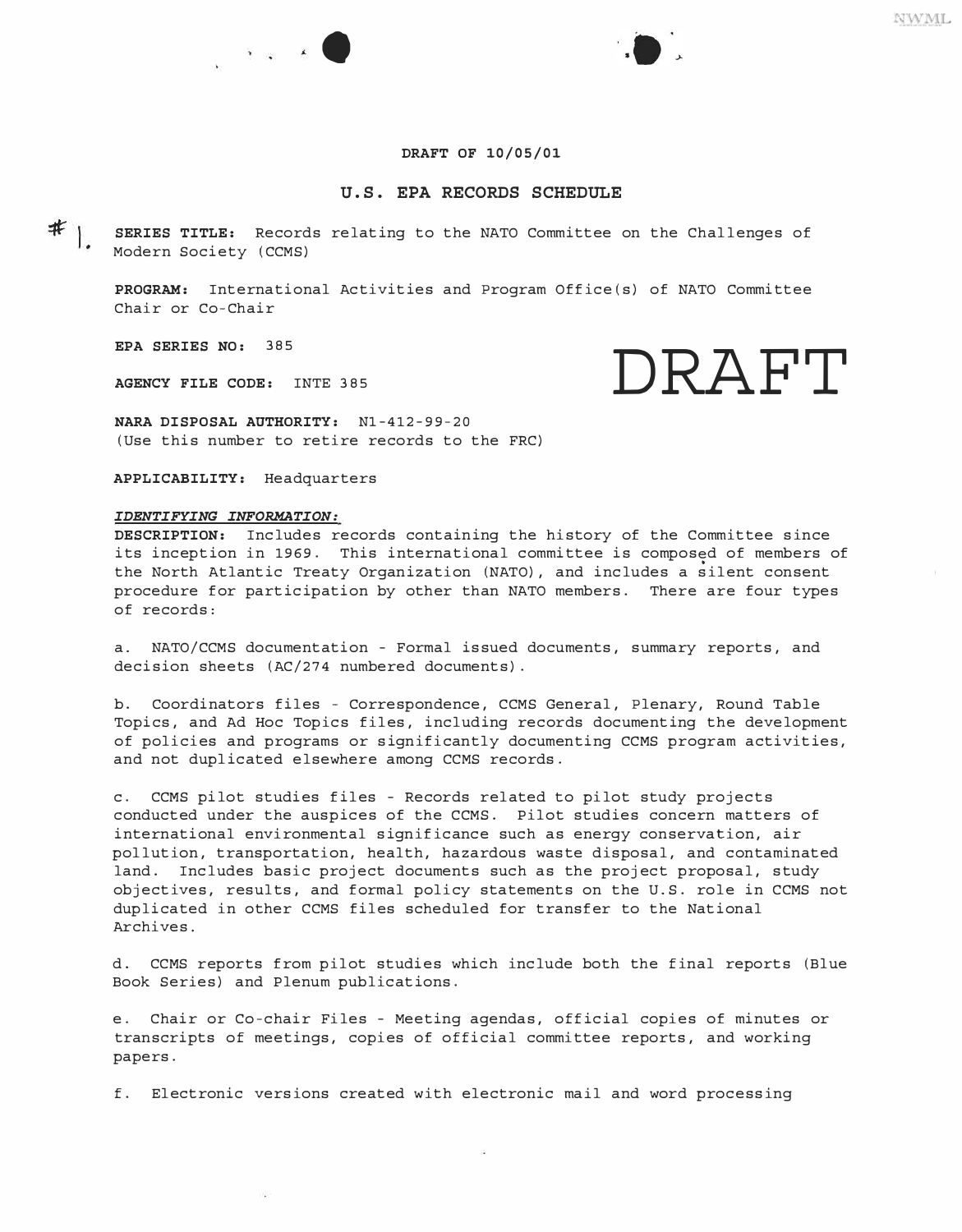$\mathbb{R}^{22}$ 





*ARRANGEMENT:* Arrangement varies.

*TYPE OF RECORDS: SPECIFIC RESTRICTIONS:*  Case files

*MEDIUM: VITAL RECORD:*  Paper, electronic

*FUNCTIONS SUPPORTED:*  Program operations

# Program operations<br>
SPECIFIC LEGAL REQUIREMENTS:

# *DISPOSITION INFORMATION:*

| a.             | FINAL DISPOSITION:<br>Permanent | TRANSFER TO FRC PERMITTED:<br>Yes |  |
|----------------|---------------------------------|-----------------------------------|--|
| b <sub>1</sub> | Permanent                       | Yes                               |  |
| $\mathbf{C}$ . | Permanent                       | Yes                               |  |
| $d_{\odot}$    | Permanent                       | Yes                               |  |
| e <sub>1</sub> | $\bullet$<br>Permanent          | Yes                               |  |
| f.             | Disposable                      | No                                |  |

### *FILE BREAK INSTRUCTIONS:*

a and b. Break file at the end of the year.

c and d. Break file on completion of study and follow-up activities.

e. Break file when a new EPA chair or co-chair is appointed.

f. See Disposition Instructions.

# *DISPOSITION INSTRUCTIONS:*

a. Keep in office up to **5** years after file break, then retire to the FRC. Transfer to the National Archives in **5** year blocks when oldest record is **25**  years old.

b. Keep in office up to 5 years after file break, then retire to FRC. Transfer to the National Archives in **5** year blocks when oldest record is **20**  years old.

c. Keep in office up to 5 years after file break, then retire to FRC. Transfer to the National Archives in **5** year blocks when oldest record is **25**  years old.

d. Keep in office up to 5 years after file break, then retire to the FRC.